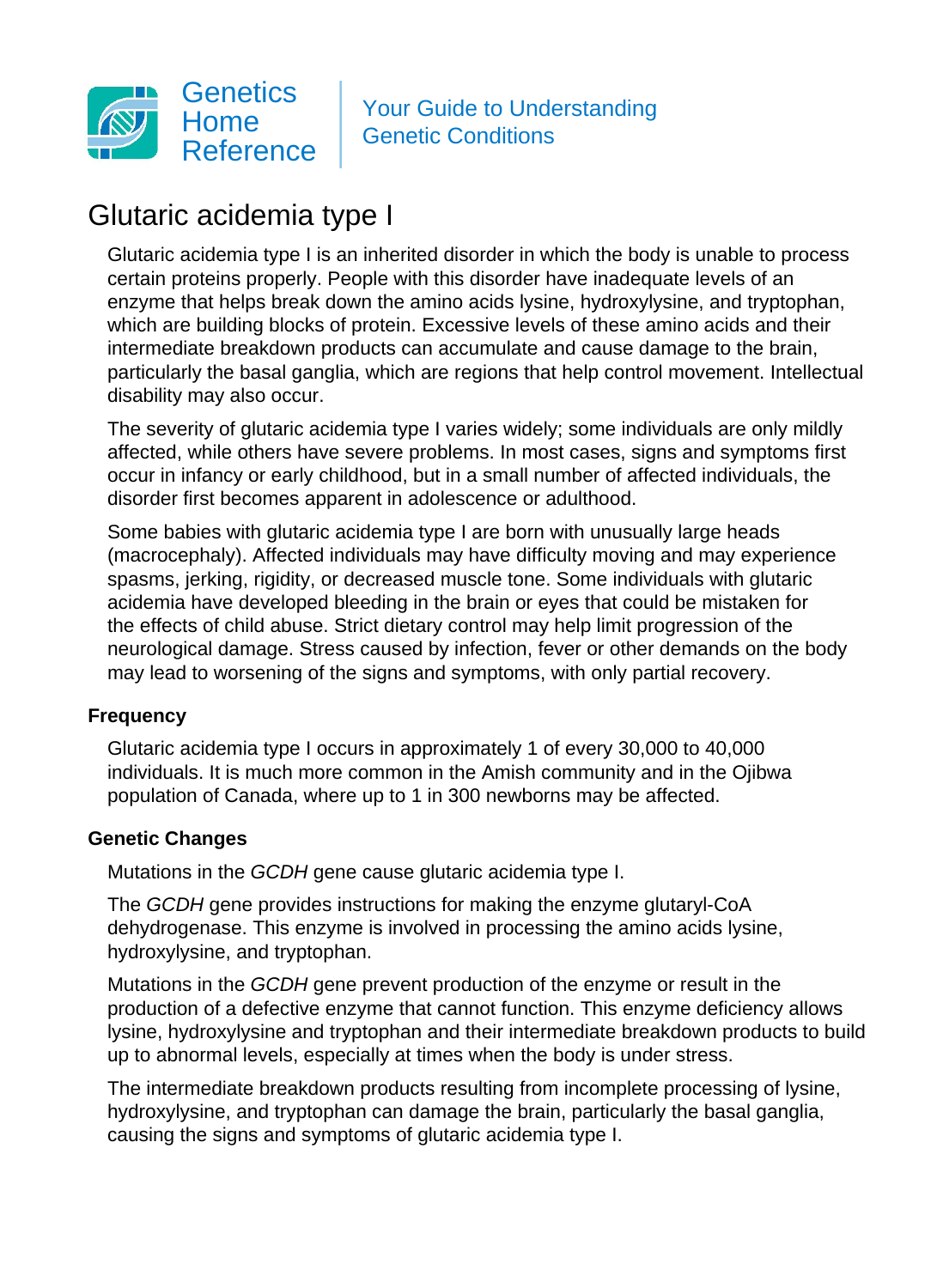# **Inheritance Pattern**

This condition is inherited in an autosomal recessive pattern, which means both copies of the gene in each cell have mutations. The parents of an individual with an autosomal recessive condition each carry one copy of the mutated gene, but they typically do not show signs and symptoms of the condition.

## **Other Names for This Condition**

- GA I
- Glutaric acidemia I
- Glutaric acidemia type 1
- Glutaric aciduria I
- Glutaryl-CoA dehydrogenase deficiency

## **Diagnosis & Management**

#### Formal Diagnostic Criteria

• ACT Sheet: Elevated C5-DC Acylcarnitine <https://www.ncbi.nlm.nih.gov/books/NBK55827/bin/C5-DC.pdf>

#### Formal Treatment/Management Guidelines

- British Inherited Metabolic Diseases Group: GA1 Clinical Management Guidelines [http://www.bimdg.org.uk/store/enbs//Final\\_GA1\\_clinical\\_management\\_guidelines](http://www.bimdg.org.uk/store/enbs//Final_GA1_clinical_management_guidelines_v11_Jan_2017_394224_25042017.pdf) [\\_v11\\_Jan\\_2017\\_394224\\_25042017.pdf](http://www.bimdg.org.uk/store/enbs//Final_GA1_clinical_management_guidelines_v11_Jan_2017_394224_25042017.pdf)
- British Inherited Metabolic Diseases Group: GA1 Dietetic Management Guidelines [http://www.bimdg.org.uk/store/enbs//GA1\\_Dietet](http://www.bimdg.org.uk/store/enbs//GA1_Dietetic_management_pathway_April_2015_117794_12052015.pdf) [ic\\_management\\_pathway\\_April\\_2015\\_117794\\_12052015.pdf](http://www.bimdg.org.uk/store/enbs//GA1_Dietetic_management_pathway_April_2015_117794_12052015.pdf)

#### Genetic Testing

• Genetic Testing Registry: Glutaric aciduria, type 1 <https://www.ncbi.nlm.nih.gov/gtr/conditions/C0268595/>

#### Other Diagnosis and Management Resources

• Baby's First Test <http://www.babysfirsttest.org/newborn-screening/conditions/glutaric-acidemia-type-i>

#### General Information from MedlinePlus

- Diagnostic Tests <https://medlineplus.gov/diagnostictests.html>
- Drug Therapy <https://medlineplus.gov/drugtherapy.html>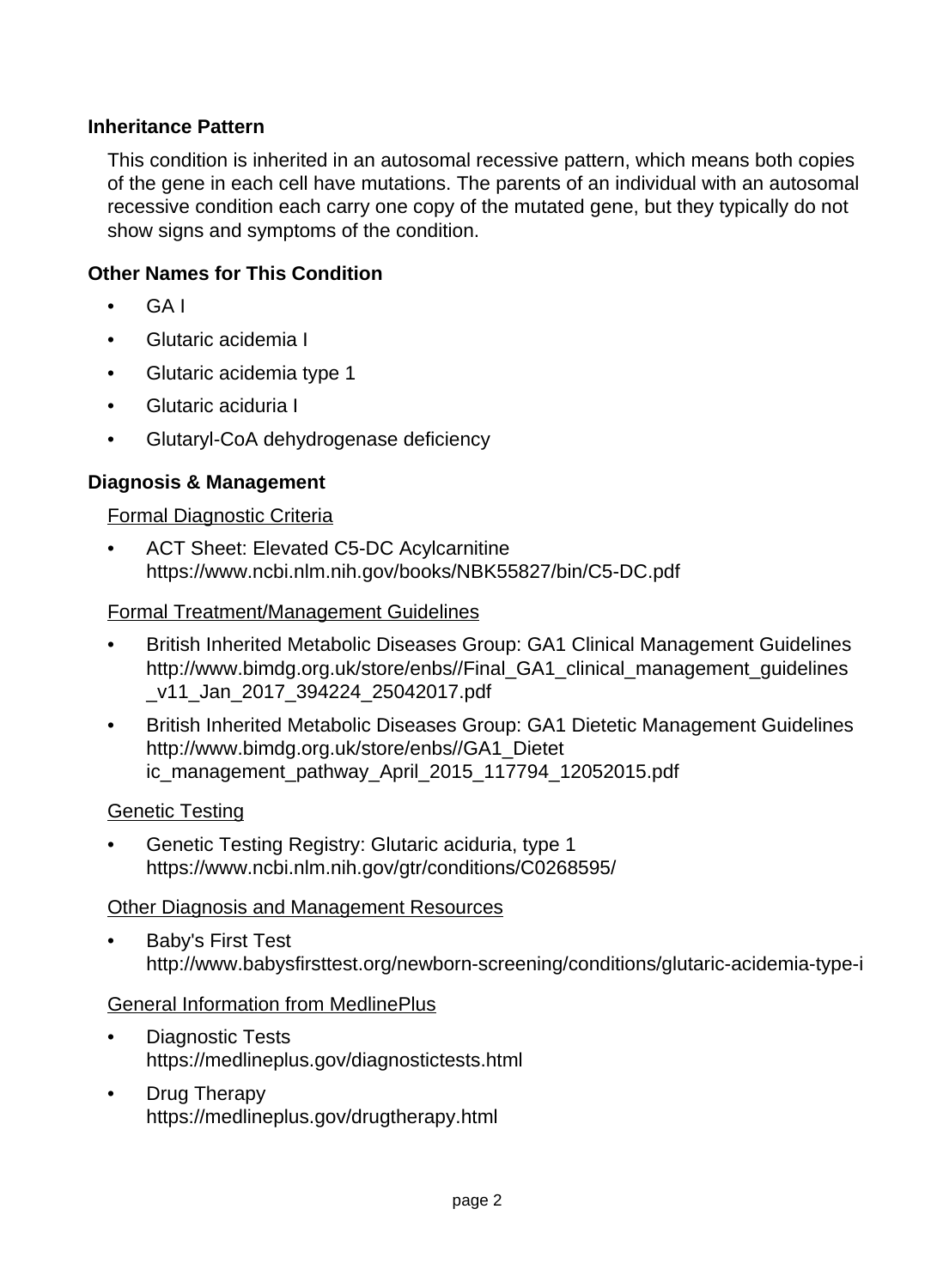- Genetic Counseling <https://medlineplus.gov/geneticcounseling.html>
- Palliative Care <https://medlineplus.gov/palliativecare.html>
- Surgery and Rehabilitation <https://medlineplus.gov/surgeryandrehabilitation.html>

# **Additional Information & Resources**

# **MedlinePlus**

- Health Topic: Amino Acid Metabolism Disorders <https://medlineplus.gov/aminoacidmetabolismdisorders.html>
- Health Topic: Genetic Brain Disorders <https://medlineplus.gov/geneticbraindisorders.html>
- Health Topic: Newborn Screening <https://medlineplus.gov/newbornscreening.html>

# Genetic and Rare Diseases Information Center

• Glutaric acidemia type I <https://rarediseases.info.nih.gov/diseases/6522/glutaric-acidemia-type-i>

# Educational Resources

- CLIMB Info Sheet <http://www.climb.org.uk/wp-content/uploads/2017/09/Glutaric-Aciduria-Type-1.pdf>
- Disease InfoSearch: Glutaric Acidemia I <http://www.diseaseinfosearch.org/Glutaric+Acidemia+I/3110>
- Orphanet: Glutaryl-CoA dehydrogenase deficiency [https://www.orpha.net/consor/cgi-bin/OC\\_Exp.php?Lng=EN&Expert=25](https://www.orpha.net/consor/cgi-bin/OC_Exp.php?Lng=EN&Expert=25)
- Screening, Technology and Research in Genetics <http://www.newbornscreening.info/Parents/organicaciddisorders/GA1.html>
- Virginia Department of Health [http://www.vdh.virginia.gov/content/uploads/sites/33/2016/11/Parent-Fact-](http://www.vdh.virginia.gov/content/uploads/sites/33/2016/11/Parent-Fact-Sheet_GA-I_English.pdf)Sheet GA-I English.pdf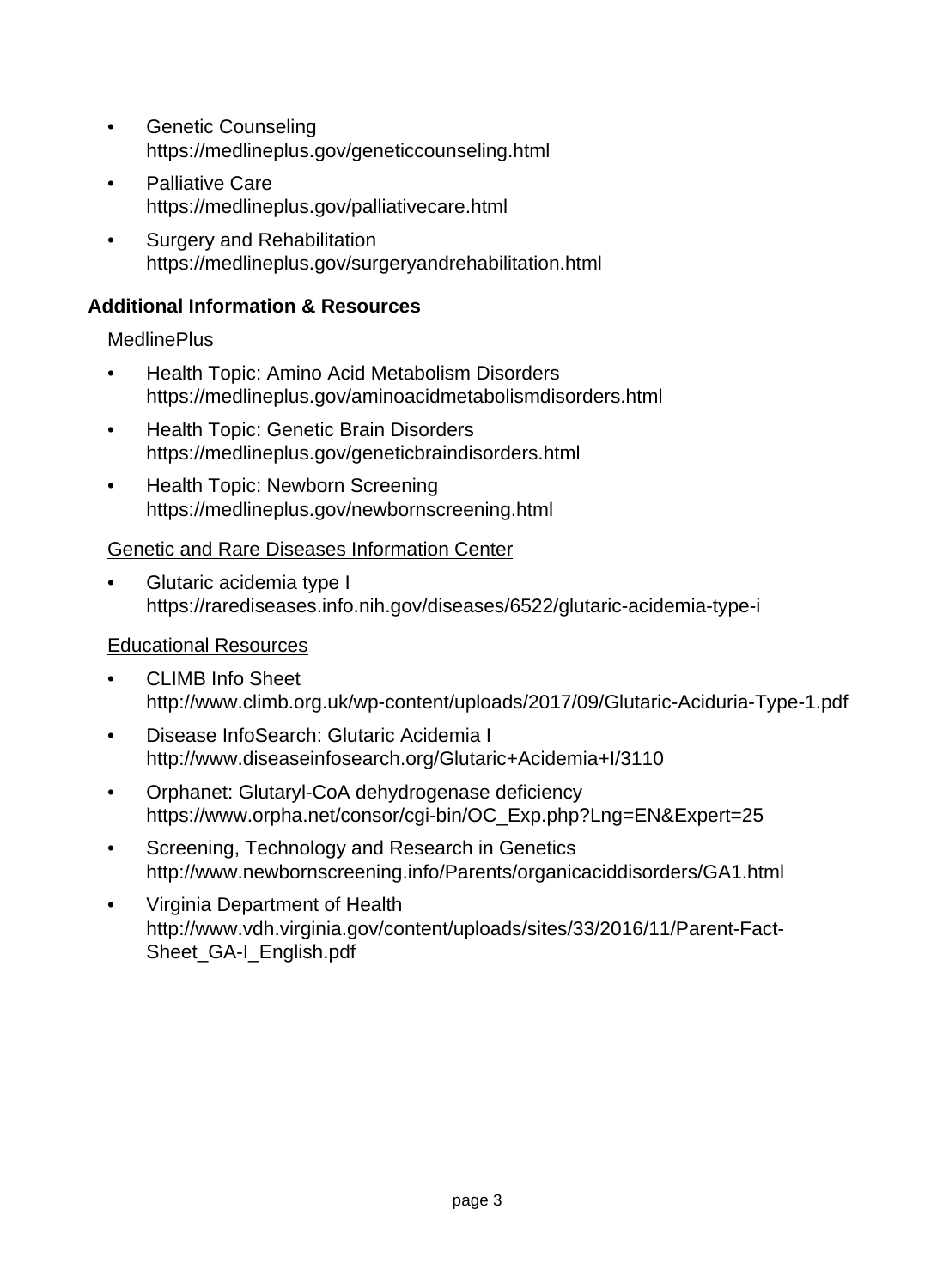# Patient Support and Advocacy Resources

- Children Living with Inherited Metabolic Diseases (CLIMB) <http://www.climb.org.uk/>
- National Organization for Rare Disorders (NORD) <https://rarediseases.org/rare-diseases/glutaricaciduria-i/>
- Organic Acidemia Association <https://www.oaanews.org/ga-i.html>

## ClinicalTrials.gov

• ClinicalTrials.gov <https://clinicaltrials.gov/ct2/results?cond=%22glutaric+acidemia+type+1%22>

## Scientific Articles on PubMed

• PubMed

[https://www.ncbi.nlm.nih.gov/pubmed?term=%28%28glutaric+acidemia+type](https://www.ncbi.nlm.nih.gov/pubmed?term=%28%28glutaric+acidemia+type+1%5BTIAB%5D%29+OR+%28glutaric+acidemia+i%5BTIAB%5D%29+OR+%28glutaric+aciduria+i%5BTIAB%5D%29+OR+%28glutaryl-coa+dehydrogenase+deficiency%5BTIAB%5D%29%29+AND+english%5Bla%5D+AND+human%5Bmh%5D+AND+%22last+1080+days%22%5Bdp%5D) [+1%5BTIAB%5D%29+OR+%28glutaric+acidemia+i%5BTIAB%5D%29+OR+%2](https://www.ncbi.nlm.nih.gov/pubmed?term=%28%28glutaric+acidemia+type+1%5BTIAB%5D%29+OR+%28glutaric+acidemia+i%5BTIAB%5D%29+OR+%28glutaric+aciduria+i%5BTIAB%5D%29+OR+%28glutaryl-coa+dehydrogenase+deficiency%5BTIAB%5D%29%29+AND+english%5Bla%5D+AND+human%5Bmh%5D+AND+%22last+1080+days%22%5Bdp%5D) [8glutaric+aciduria+i%5BTIAB%5D%29+OR+%28glutaryl-coa+dehydrogenase](https://www.ncbi.nlm.nih.gov/pubmed?term=%28%28glutaric+acidemia+type+1%5BTIAB%5D%29+OR+%28glutaric+acidemia+i%5BTIAB%5D%29+OR+%28glutaric+aciduria+i%5BTIAB%5D%29+OR+%28glutaryl-coa+dehydrogenase+deficiency%5BTIAB%5D%29%29+AND+english%5Bla%5D+AND+human%5Bmh%5D+AND+%22last+1080+days%22%5Bdp%5D) [+deficiency%5BTIAB%5D%29%29+AND+english%5Bla%5D+AND+human%5Bmh](https://www.ncbi.nlm.nih.gov/pubmed?term=%28%28glutaric+acidemia+type+1%5BTIAB%5D%29+OR+%28glutaric+acidemia+i%5BTIAB%5D%29+OR+%28glutaric+aciduria+i%5BTIAB%5D%29+OR+%28glutaryl-coa+dehydrogenase+deficiency%5BTIAB%5D%29%29+AND+english%5Bla%5D+AND+human%5Bmh%5D+AND+%22last+1080+days%22%5Bdp%5D) [%5D+AND+%22last+1080+days%22%5Bdp%5D](https://www.ncbi.nlm.nih.gov/pubmed?term=%28%28glutaric+acidemia+type+1%5BTIAB%5D%29+OR+%28glutaric+acidemia+i%5BTIAB%5D%29+OR+%28glutaric+aciduria+i%5BTIAB%5D%29+OR+%28glutaryl-coa+dehydrogenase+deficiency%5BTIAB%5D%29%29+AND+english%5Bla%5D+AND+human%5Bmh%5D+AND+%22last+1080+days%22%5Bdp%5D)

## OMIM

• GLUTARIC ACIDEMIA I <http://omim.org/entry/231670>

# **Sources for This Summary**

• Basinger AA, Booker JK, Frazier DM, Koeberl DD, Sullivan JA, Muenzer J. Glutaric acidemia type 1 in patients of Lumbee heritage from North Carolina. Mol Genet Metab. 2006 May;88(1):90-2. Epub 2006 Feb 8.

Citation on PubMed: <https://www.ncbi.nlm.nih.gov/pubmed/16466958>

• Funk CB, Prasad AN, Frosk P, Sauer S, Kölker S, Greenberg CR, Del Bigio MR. Neuropathological, biochemical and molecular findings in a glutaric acidemia type 1 cohort. Brain. 2005 Apr;128(Pt 4): 711-22. Epub 2005 Feb 2.

Citation on PubMed: <https://www.ncbi.nlm.nih.gov/pubmed/15689364>

- OMIM: GLUTARIC ACIDEMIA I <http://omim.org/entry/231670>
- Gerstner B, Gratopp A, Marcinkowski M, Sifringer M, Obladen M, Bührer C. Glutaric acid and its metabolites cause apoptosis in immature oligodendrocytes: a novel mechanism of white matter degeneration in glutaryl-CoA dehydrogenase deficiency. Pediatr Res. 2005 Jun;57(6):771-6. Epub 2005 Mar 17.

Citation on PubMed: <https://www.ncbi.nlm.nih.gov/pubmed/15774829>

• Hedlund GL, Longo N, Pasquali M. Glutaric acidemia type 1. Am J Med Genet C Semin Med Genet. 2006 May 15;142C(2):86-94. Review. Citation on PubMed: <https://www.ncbi.nlm.nih.gov/pubmed/16602100> Free article on PubMed Central: <https://www.ncbi.nlm.nih.gov/pmc/articles/PMC2556991/>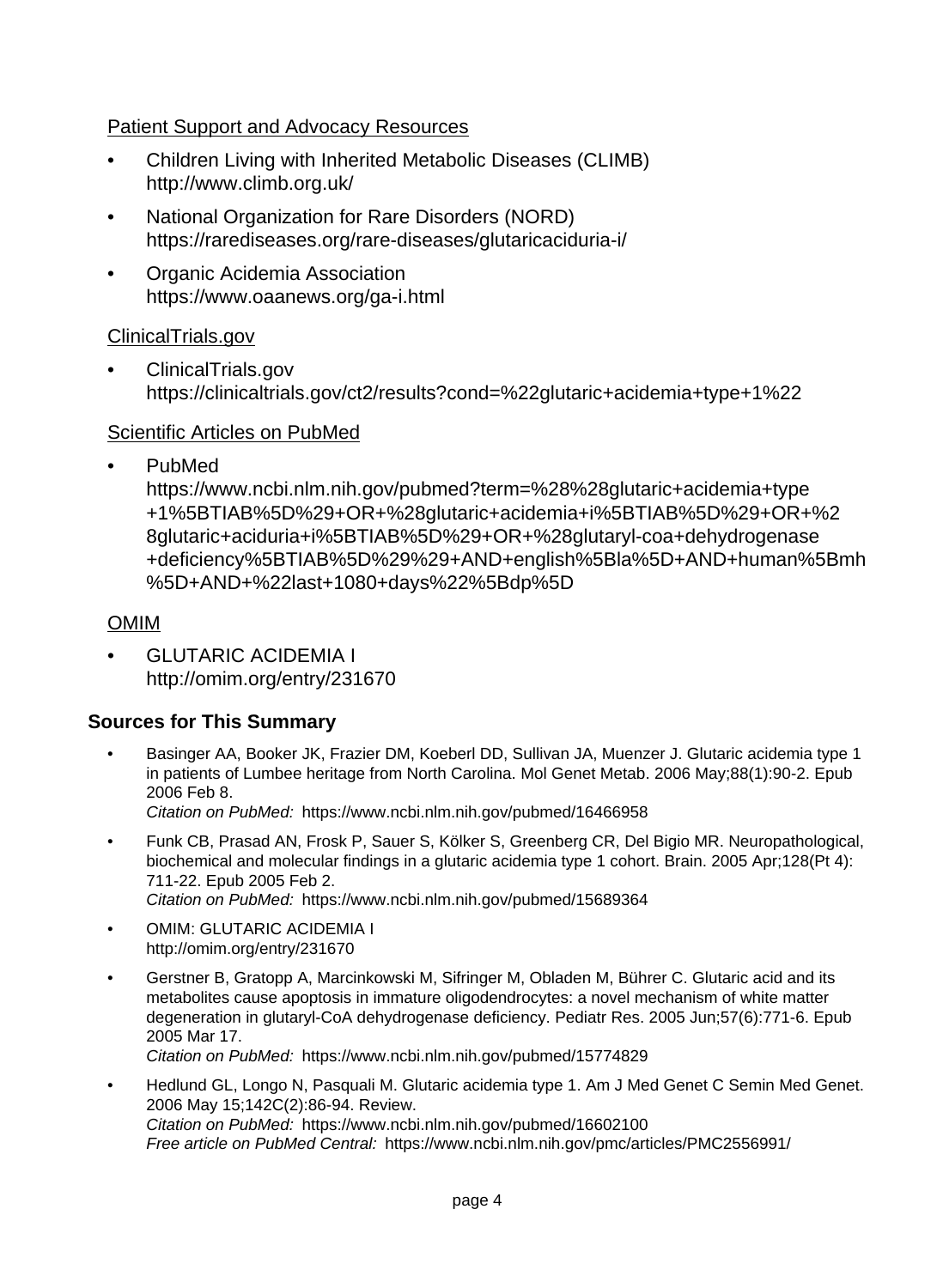• Kölker S, Garbade SF, Greenberg CR, Leonard JV, Saudubray JM, Ribes A, Kalkanoglu HS, Lund AM, Merinero B, Wajner M, Troncoso M, Williams M, Walter JH, Campistol J, Martí-Herrero M, Caswill M, Burlina AB, Lagler F, Maier EM, Schwahn B, Tokatli A, Dursun A, Coskun T, Chalmers RA, Koeller DM, Zschocke J, Christensen E, Burgard P, Hoffmann GF. Natural history, outcome, and treatment efficacy in children and adults with glutaryl-CoA dehydrogenase deficiency. Pediatr Res. 2006 Jun;59(6):840-7. Epub 2006 Apr 26. Citation on PubMed: <https://www.ncbi.nlm.nih.gov/pubmed/16641220>

• Kölker S, Greenberg CR, Lindner M, Müller E, Naughten ER, Hoffmann GF. Emergency treatment in glutaryl-CoA dehydrogenase deficiency. J Inherit Metab Dis. 2004;27(6):893-902. Review. Citation on PubMed: <https://www.ncbi.nlm.nih.gov/pubmed/15505397>

- Kölker S, Koeller DM, Okun JG, Hoffmann GF. Pathomechanisms of neurodegeneration in glutaryl-CoA dehydrogenase deficiency. Ann Neurol. 2004 Jan;55(1):7-12. Review. Citation on PubMed: <https://www.ncbi.nlm.nih.gov/pubmed/14705106>
- Kölker S, Koeller DM, Sauer S, Hörster F, Schwab MA, Hoffmann GF, Ullrich K, Okun JG. Excitotoxicity and bioenergetics in glutaryl-CoA dehydrogenase deficiency. J Inherit Metab Dis. 2004;27(6):805-12. Review. Citation on PubMed: <https://www.ncbi.nlm.nih.gov/pubmed/15505385>
- Külkens S, Harting I, Sauer S, Zschocke J, Hoffmann GF, Gruber S, Bodamer OA, Kölker S. Lateonset neurologic disease in glutaryl-CoA dehydrogenase deficiency. Neurology. 2005 Jun 28; 64(12):2142-4. Citation on PubMed: <https://www.ncbi.nlm.nih.gov/pubmed/15985591>
- Lehnert W, Sass JO. Glutaconyl-CoA is the main toxic agent in glutaryl-CoA dehydrogenase deficiency (glutaric aciduria type I). Med Hypotheses. 2005;65(2):330-3. Citation on PubMed: <https://www.ncbi.nlm.nih.gov/pubmed/15922108>
- Lindner M, Kölker S, Schulze A, Christensen E, Greenberg CR, Hoffmann GF. Neonatal screening for glutaryl-CoA dehydrogenase deficiency. J Inherit Metab Dis. 2004;27(6):851-9. Review. Citation on PubMed: <https://www.ncbi.nlm.nih.gov/pubmed/15505392>
- Screening, Technology and Research in Genetics <http://www.newbornscreening.info/Parents/organicaciddisorders/GA1.html>
- Strauss KA, Puffenberger EG, Robinson DL, Morton DH. Type I glutaric aciduria, part 1: natural history of 77 patients. Am J Med Genet C Semin Med Genet. 2003 Aug 15;121C(1):38-52. Citation on PubMed: <https://www.ncbi.nlm.nih.gov/pubmed/12888985>
- Wajner M, Kölker S, Souza DO, Hoffmann GF, de Mello CF. Modulation of glutamatergic and GABAergic neurotransmission in glutaryl-CoA dehydrogenase deficiency. J Inherit Metab Dis. 2004; 27(6):825-8. Review. Citation on PubMed: <https://www.ncbi.nlm.nih.gov/pubmed/15505388>

Reprinted from Genetics Home Reference:

<https://ghr.nlm.nih.gov/condition/glutaric-acidemia-type-i>

Reviewed: March 2007 Published: July 10, 2018